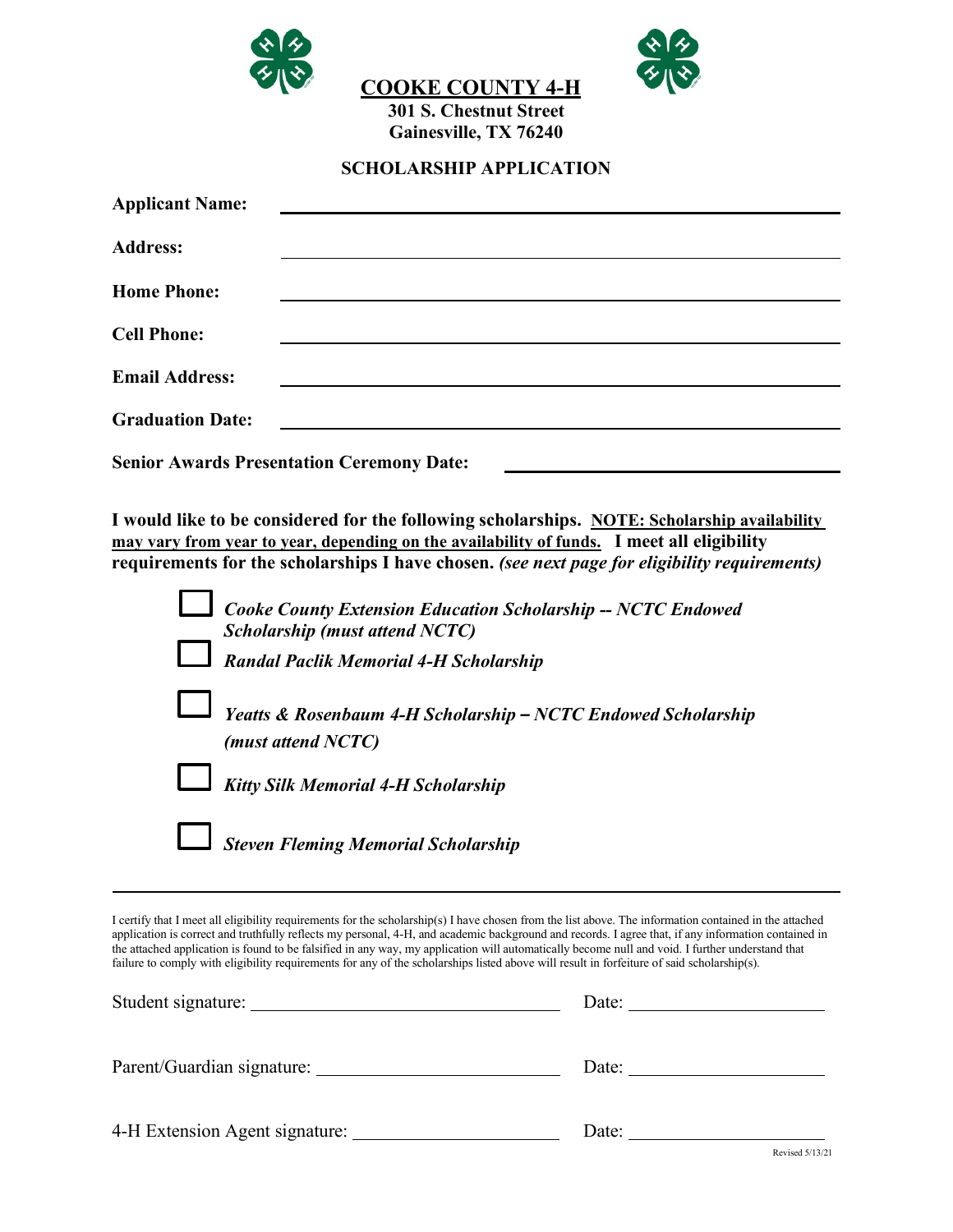# **APPLICATION AND SUBMISSION GUIDELINES**

**These guidelines should be reviewed and followed by any Cooke County 4-H member applying for a 2021 Cooke County 4-H Scholarship. Both 4-H members and parents/guardians are encouraged to review the rules and guidelines prior to beginning the application process to ensure eligibility and proper completion of application.**

#### **SCHOLARSHIP PROGRAM OVERVIEW**

Cooke County 4-H Scholarships are academic scholarships awarded each year to applicants based on their participation in 4-H work, Leadership/Character and Scholastic ability. All applications must be **COMPLETE & SUBMITTED** by the deadline date listed and meet all criteria to be considered.

Winners will be announced at the 2021 4-H Achievement Banquet in August.

#### **GENERAL REQUIREMENTS AND GUIDELINES**

- 1. Currently be an enrolled member of Cooke County 4-H and be in good standing with the Texas 4-H Youth Development Program at all levels (county, district, and state).
- 2. Actively participating in 4-H and must have been a member for a minimum of 5 years.
- 3. Qualify to be invited to the 2021 Cooke County 4-H Achievement Banquet by having completed 3 projects & 3 ribbon activities OR 4 projects and 2 ribbon activities during the 2020-21 4-H membership year and submitted completed project record forms to the AgriLife Extension Office by July 9, 2021.
- 4. Be scheduled to graduate from a Texas High School (public, private or home) at the end of the 2021-2022 school year.
- 5. Plan to attend an accredited, not-for-profit Texas College, University or Trade School in the Fall of the year graduating from High School.
- 6. Submit a **COMPLETED** Cooke County 4-H Scholarship application by the **deadline date of Friday, July16, 2021 at 5:00 pm.**
- 7. Must be present for an interview before the scholarship selection committee on Friday, July 23, 2021. Interview time will be scheduled upon submission of application.
- 8. Application must be complete and correct once submitted for consideration. Any application deemed incomplete or incorrect will be disqualified for consideration.
- 9. Once an application is submitted no portion or information can be updated, revised, and/or corrected.
- 10. Cooke County 4-H has the right to refuse, reassign, and/or retract any scholarship application or scholarship award during the judging, awarding, or post awarding process. Refusal/retraction can be based on, but not limited to, non-factual and incorrect information provided in the application, statements made during the interview that contradicts application, or failure to meet any criteria or eligibility requirements.
- 11. Disbursement of scholarship funds will be ½ for the Fall Semester and ½ for the Spring Semester. Proof of enrollment in the form of a payment receipt must be provided to the Cooke County AgriLife Extension Office before funds will be provided. A 2.5 GPA or higher is required to maintain funding.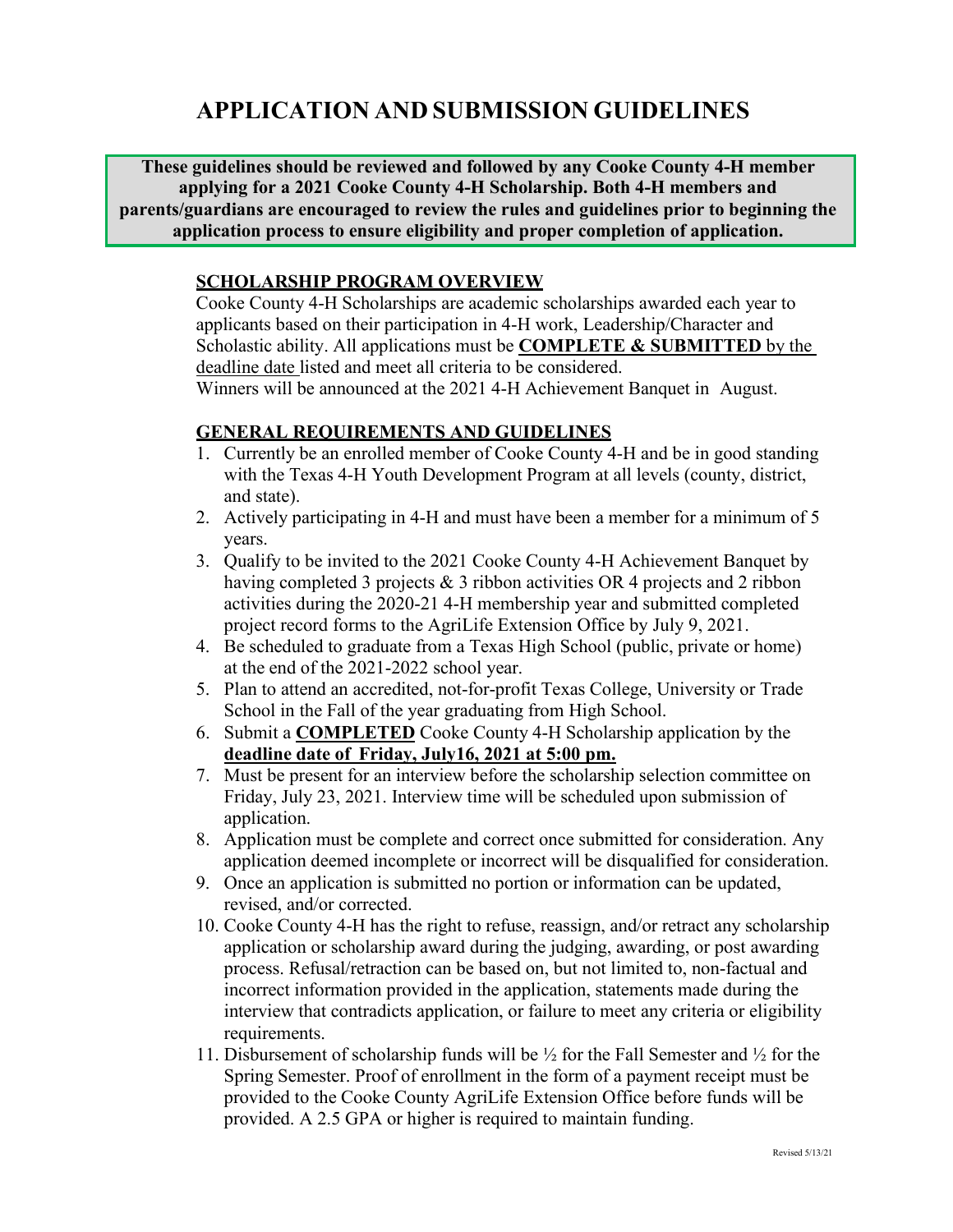### **SCHOLARSHIPS AVAILABLE**

(amounts & number of scholarships may vary depending on availability of funds each year)

Cooke County Extension Education Scholarship – 1 at \$500 Randal Paclik Memorial Scholarship – 1 in the amount of \$500 Yeatts & Rosenbaum Scholarship – 1 in the amount of  $$500$ Kitty Silk Memorial Scholarship  $-1$  in the amount of \$500 Steven Fleming Memorial Scholarship – 1 in the amount of \$500

### **ADDITIONAL ELIGIBILITY REQUIREMENTS FOR EACH SCHOLARSHIP**

- 1. The Cooke County Extension Education Scholarship and the Yeatts & Rosenbaum Scholarship are endowed through North Central Texas College (NCTC). Recipient of this scholarship must attend NCTC in the fall following high school graduation.
- 2. Dual credit classes are NOT eligible for scholarship funding in ANY of the scholarships awarded.

### **SCORING/SELECTION SYSTEM**

As determined by the scholarship judges, scores are assigned based on level of achievement in the following scoring categories for a total of 100 maximum points:

Scholastic - 20 points

4-H Experience - 30 points

Interview - 50 points

Questions about the scholarship application and/or the interview and selection process should be directed to:

Phyllis Griffin Cooke County 4-H Extension Agent 940-668-5416 [pagriffin@ag.tamu.edu](mailto:pagriffin@ag.tamu.edu)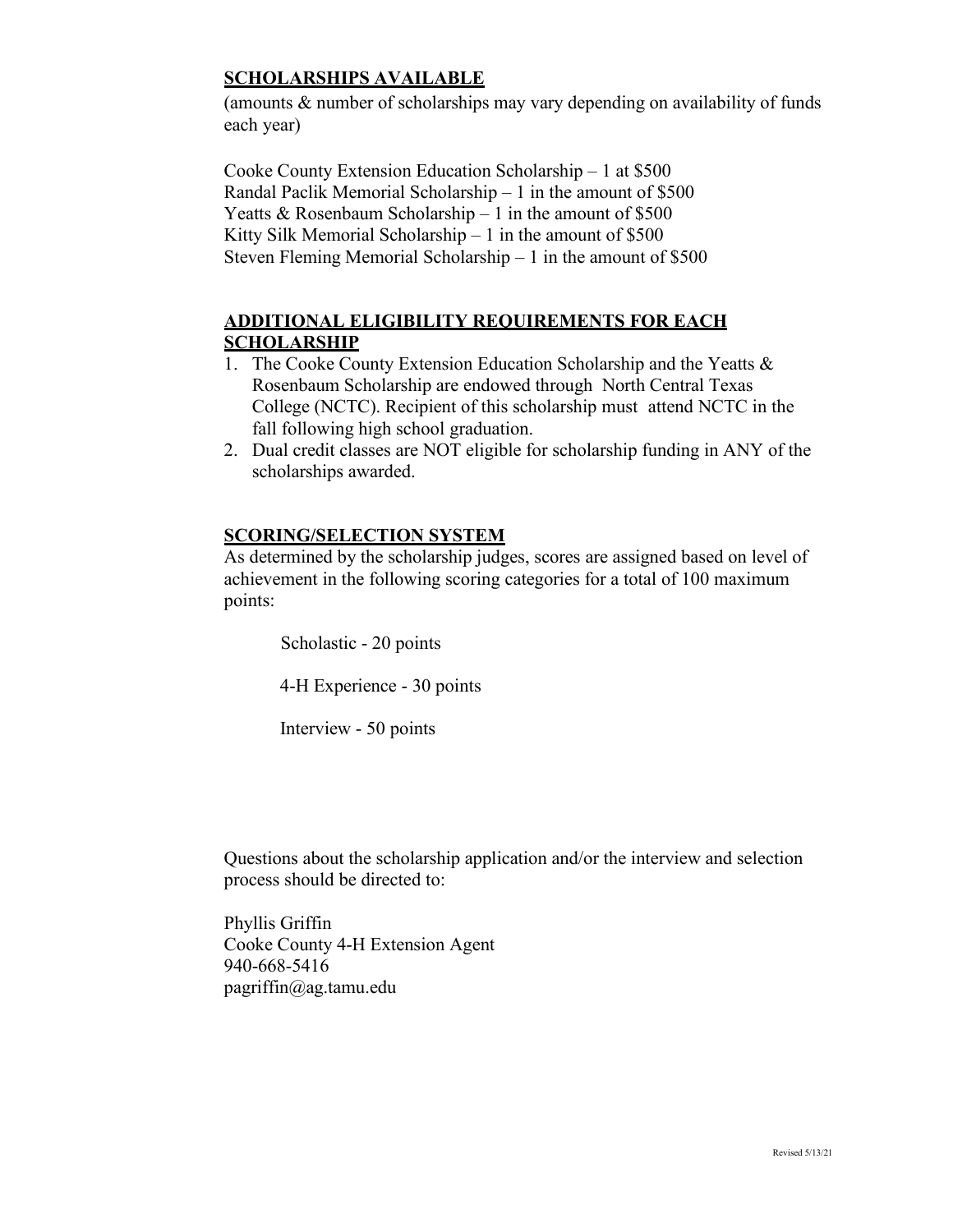## **COOKE COUNTY 4-H SCHOLARSHIP APPLICATION**

# **GENERAL INFORMATION**

|    | (Last)                                                                                                 |                | (First)                                                                                                                                                                                                                       | (Middle)         |                               |
|----|--------------------------------------------------------------------------------------------------------|----------------|-------------------------------------------------------------------------------------------------------------------------------------------------------------------------------------------------------------------------------|------------------|-------------------------------|
|    | 2. Home Address $\frac{1}{(3.00 \text{ K})^2}$ (Street or Rural Route & Box No.)                       |                | (City)                                                                                                                                                                                                                        |                  | (Zip)                         |
|    |                                                                                                        |                | email address: Note and the set of the set of the set of the set of the set of the set of the set of the set of the set of the set of the set of the set of the set of the set of the set of the set of the set of the set of |                  |                               |
|    |                                                                                                        |                |                                                                                                                                                                                                                               |                  |                               |
|    |                                                                                                        |                |                                                                                                                                                                                                                               | $rural/non-farm$ |                               |
|    |                                                                                                        | small town     |                                                                                                                                                                                                                               |                  |                               |
|    |                                                                                                        |                |                                                                                                                                                                                                                               |                  |                               |
|    |                                                                                                        |                |                                                                                                                                                                                                                               |                  |                               |
|    |                                                                                                        |                |                                                                                                                                                                                                                               |                  |                               |
|    |                                                                                                        |                | <b>FAMILY INFORMATION</b>                                                                                                                                                                                                     |                  |                               |
|    |                                                                                                        |                |                                                                                                                                                                                                                               |                  |                               |
|    | (Address)                                                                                              | (City)         |                                                                                                                                                                                                                               | (Zip)            | (Telephone)                   |
| 2. | Living<br><u>Yes or No</u>                                                                             | $\mathbf{Age}$ | <b>College Attended</b>                                                                                                                                                                                                       | # of Years       | Graduated<br><u>Yes or No</u> |
|    | Father<br>Mother                                                                                       |                | the contract of the contract of the contract of the contract of the contract of                                                                                                                                               |                  |                               |
|    | 3. Number of Brothers<br>Number of Sisters                                                             |                | List their ages                                                                                                                                                                                                               |                  |                               |
|    | 4. Will you have any brothers and sisters attending college at the same time you are attending?<br>Yes | $\Box$ No      | If yes, number                                                                                                                                                                                                                |                  |                               |
|    | 5. Father's Occupation                                                                                 |                |                                                                                                                                                                                                                               |                  |                               |
|    | Mother's Occupation                                                                                    |                |                                                                                                                                                                                                                               |                  |                               |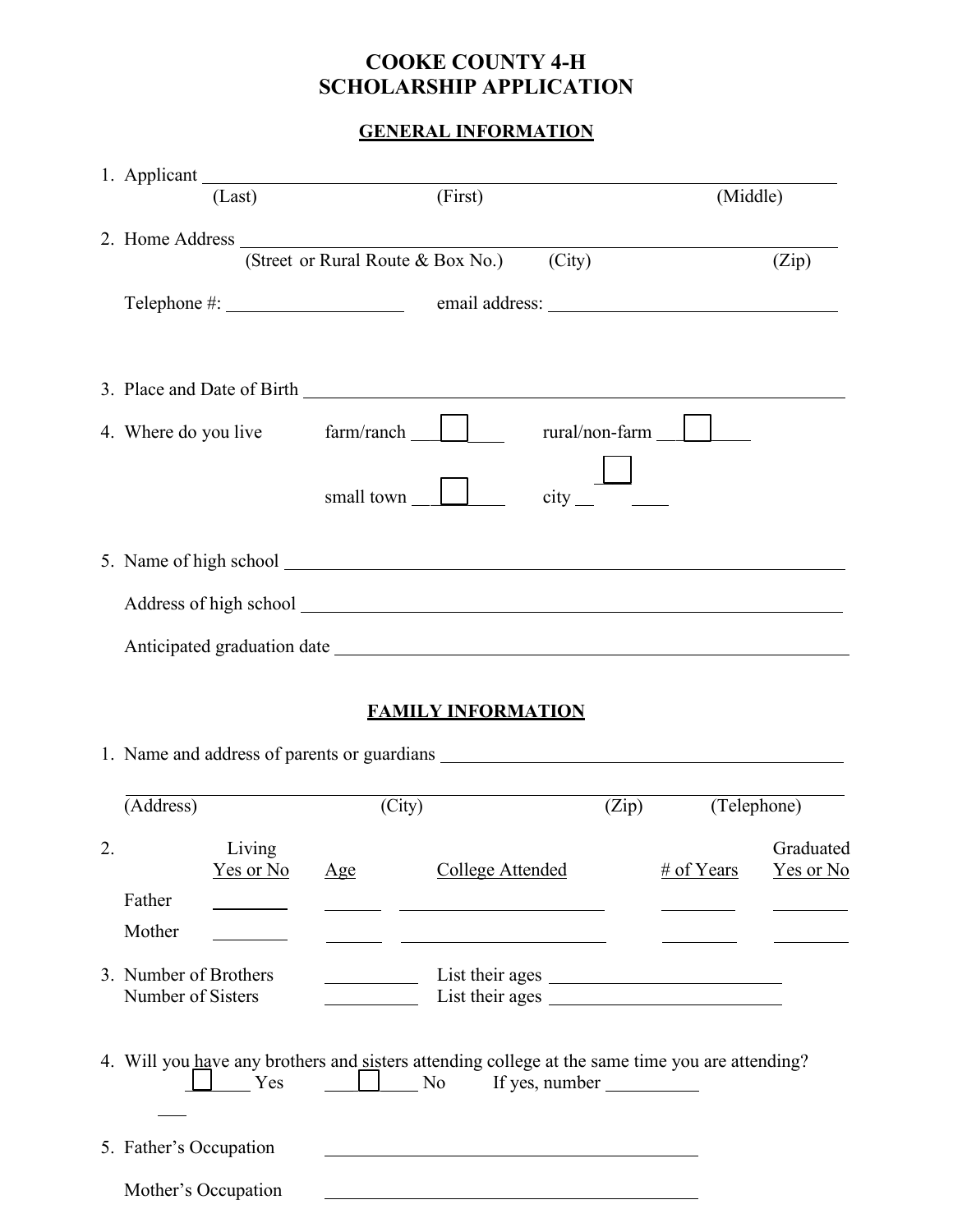#### **COLLEGE PLANS**

- 1. University or college you plan to attend Will you live at home ; in a dorm ; or in an apartment ? Will you need to find a job to help with expenses?
- 2. Degree course in which you plan to major (be specific).
- 3. What college/department of the university is this degree course offered?
- 4. What are the minimum standards for acceptance into this college/university and this degree program (S.A.T./A.C.T. score, class rank, other tests, etc., list all)?

\_\_\_\_ Have you been accepted? The Mess Theorem 2012

5. State specific reasons why you plan to study in this field. **Be specific.**

6. What is your current preferred career choice?

7. How do you plan to finance your college education?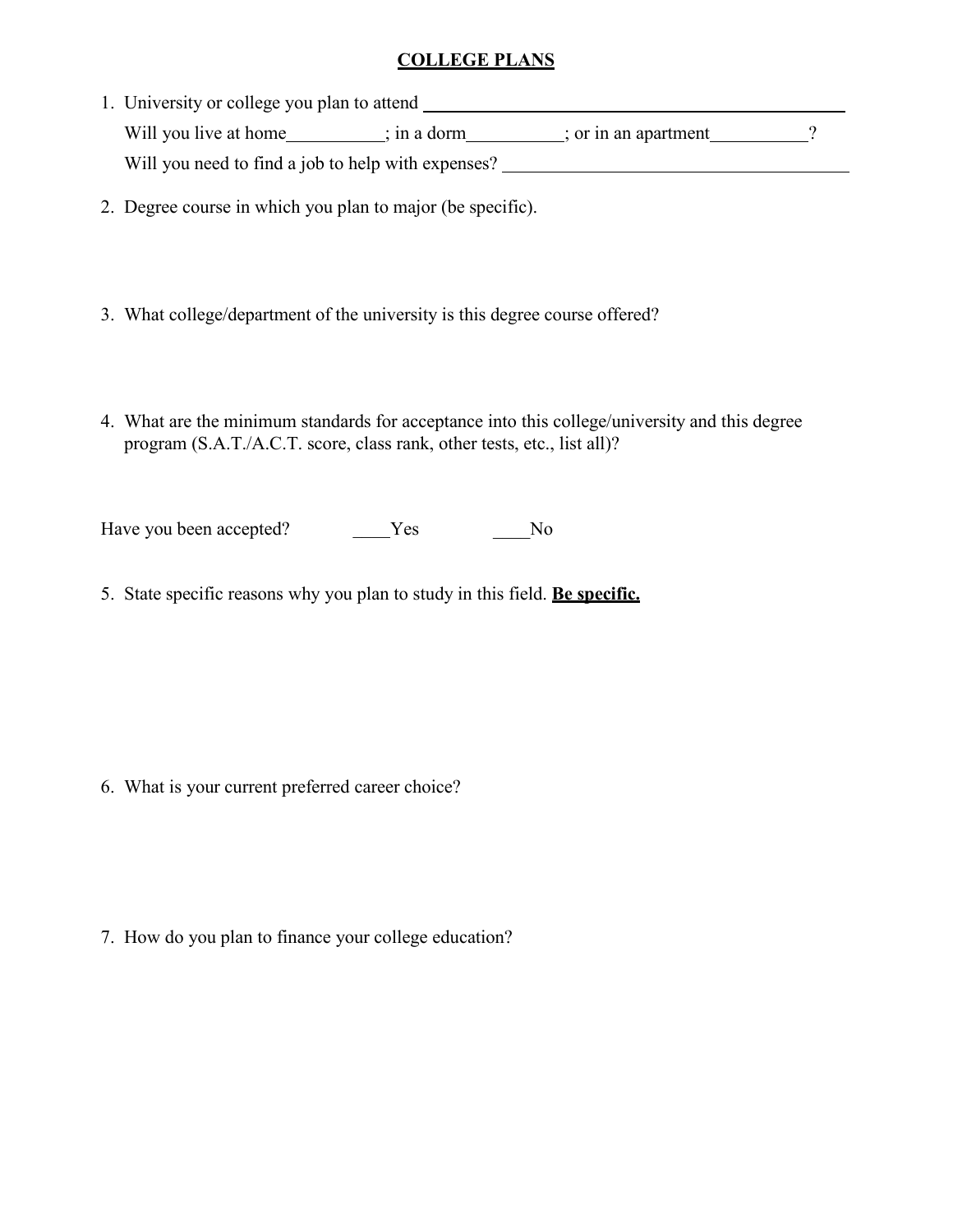### **RECORD OF 4-H WORK**

1. Number of years enrolled  $\frac{N_{\text{amp}}}{N_{\text{amp}}}$  Name of 4-H Club(s)  $\frac{N_{\text{amp}}}{N_{\text{amp}}}$ 

2. List 4-H projects and related activities beginning with the most current (use separate sheet of paper if necessary)

| Year | Project | <b>Activities Related to Project</b> |
|------|---------|--------------------------------------|
|      |         |                                      |
|      |         |                                      |
|      |         |                                      |
|      |         |                                      |
|      |         |                                      |
|      |         |                                      |
|      |         |                                      |
|      |         |                                      |
|      |         |                                      |
|      |         |                                      |
|      |         |                                      |
|      |         |                                      |
|      |         |                                      |

3. Explain your major 4-H leadership activities

| Year | <b>Activity</b> | <b>Level of Participation</b><br>Club/County/District/<br><b>State/National</b> | Length of<br><b>Service</b> |
|------|-----------------|---------------------------------------------------------------------------------|-----------------------------|
|      |                 |                                                                                 |                             |
|      |                 |                                                                                 |                             |
|      |                 |                                                                                 |                             |
|      |                 |                                                                                 |                             |
|      |                 |                                                                                 |                             |
|      |                 |                                                                                 |                             |
|      |                 |                                                                                 |                             |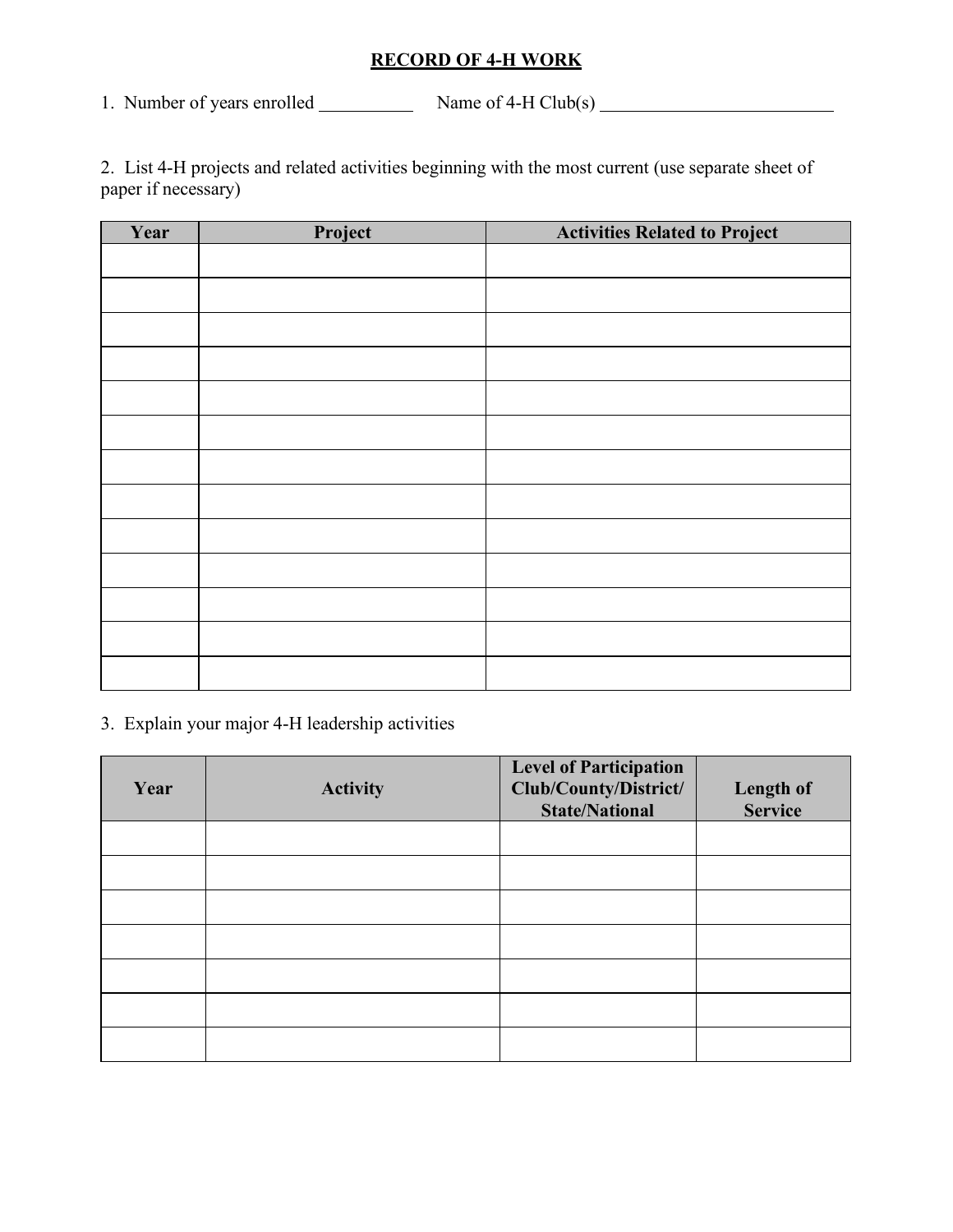4. List 4-H Demonstrations and Team Participation (i.e. judging teams, food challenge, quiz bowl, etc.)

| Year | <b>Activity</b> | <b>Level of Participation<br/>Club/County/District/</b><br><b>State/National</b> |
|------|-----------------|----------------------------------------------------------------------------------|
|      |                 |                                                                                  |
|      |                 |                                                                                  |
|      |                 |                                                                                  |
|      |                 |                                                                                  |
|      |                 |                                                                                  |
|      |                 |                                                                                  |
|      |                 |                                                                                  |

### 5. List & Explain your 4-H Community Service

| Year | <b>Activity</b> | Level of Participation<br>Club/County/District/<br><b>State/National</b> |
|------|-----------------|--------------------------------------------------------------------------|
|      |                 |                                                                          |
|      |                 |                                                                          |
|      |                 |                                                                          |
|      |                 |                                                                          |
|      |                 |                                                                          |

6. List your five (5) most important recognitions and honors received in 4-H

| Year | Achievement | <b>Level of Participation</b><br>Club/County/District/<br><b>State/National</b> |
|------|-------------|---------------------------------------------------------------------------------|
|      |             |                                                                                 |
|      |             |                                                                                 |
|      |             |                                                                                 |
|      |             |                                                                                 |
|      |             |                                                                                 |

7. Why do you consider these to be the 5 most important recognitions & honors?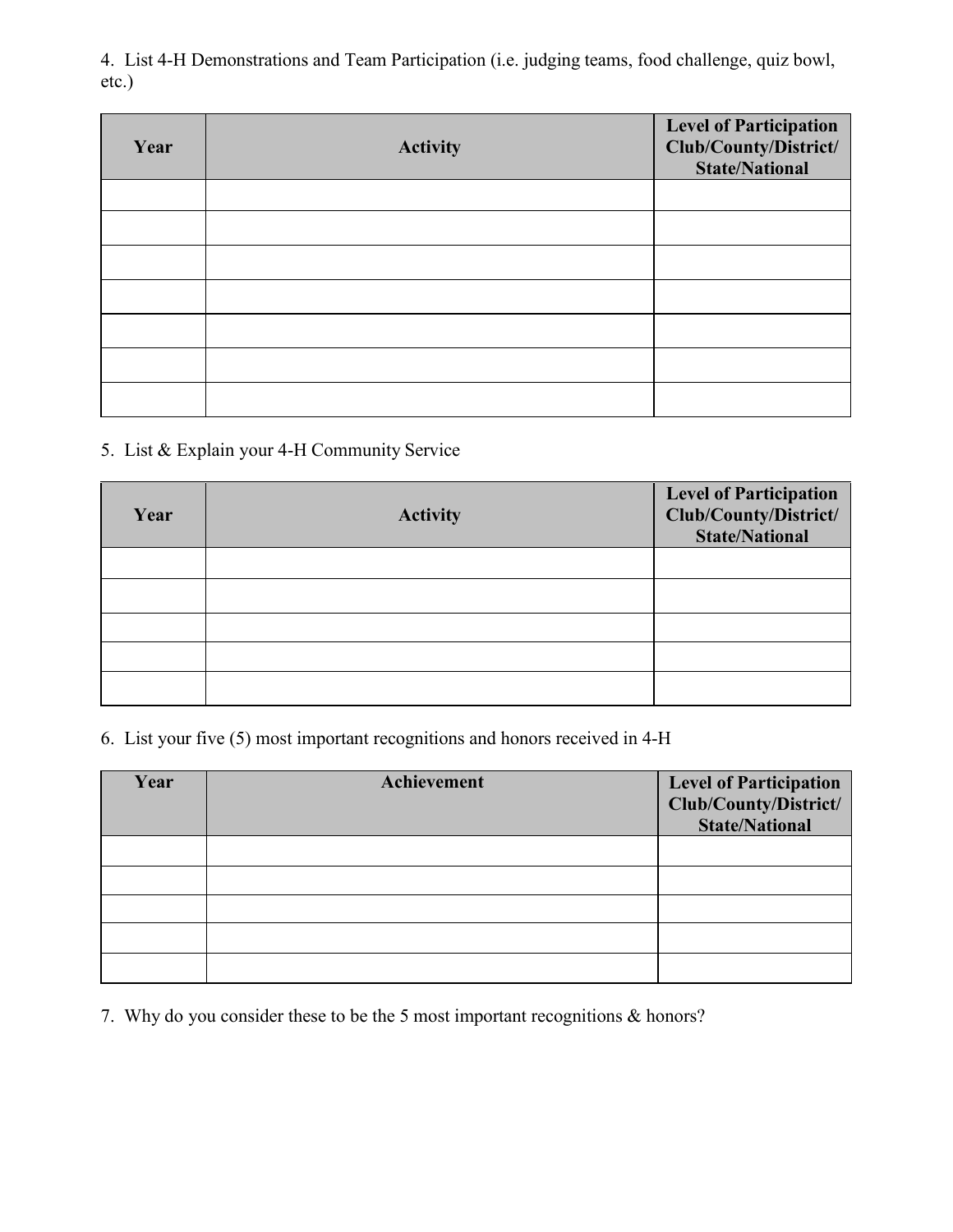#### **SCHOOL, CHURCH, AND COMMUNITY**

1. Offices and achievements outside of 4-H (include school, church, other youth groups, etc.)

| Year | <b>Organization and Office</b> | <b>Level of Participation</b><br>Club/County/District/<br><b>State/National</b> |
|------|--------------------------------|---------------------------------------------------------------------------------|
|      |                                |                                                                                 |
|      |                                |                                                                                 |
|      |                                |                                                                                 |
|      |                                |                                                                                 |
|      |                                |                                                                                 |
|      |                                |                                                                                 |
|      |                                |                                                                                 |

- 2. Summarize your major high school activities and honors.
- 3. Describe the contributions you have made in your community.
- 4. What do you consider the two most important achievements outside of 4-H?
- 5. Personal Narrative: Write and attach a narrative, not more than one page in length, about yourself pointing out any important facts you would like the selection committee to know. Do not repeat information already stated in the application. (What 4-H has meant to me; how 4-H has helped me to achieve and helped in making future plans.)

I certify that I meet all eligibility requirements for the scholarship for which I am applying. The information contained in the attached application is correct and truthfully reflects my personal, 4-H, and academic background and records. I agree that, if any information contained in the attached application is found to be falsified in any way, my application will automatically become null and void. I further understand that failure to comply with eligibility requirements for any of the scholarships listed above will result in forfeiture of said scholarship(s).

| Student signature:                    | Date: |
|---------------------------------------|-------|
| Parent/Guardian signature: __________ | Date: |
| 4-H Extension Agent signature:        | Date: |